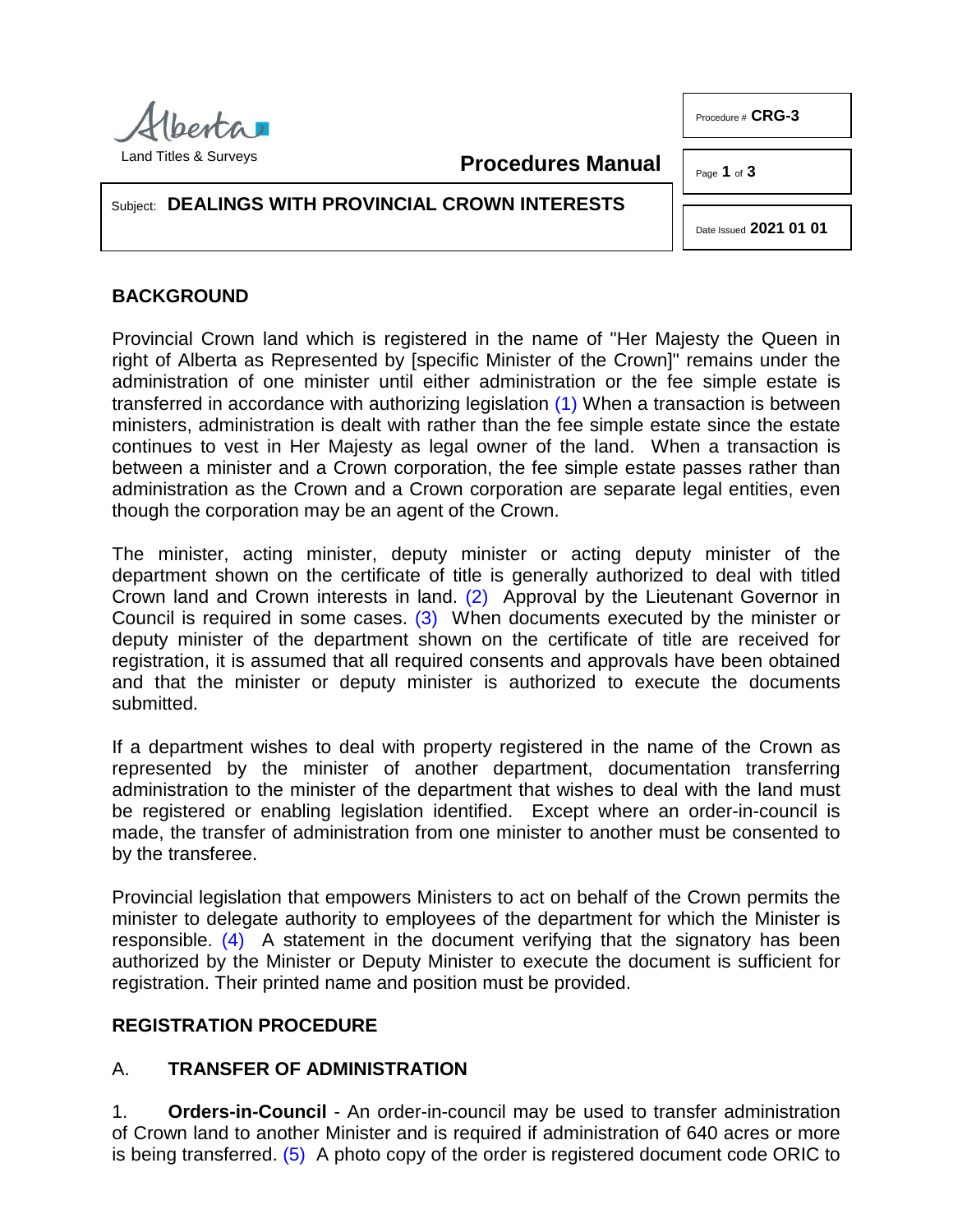change the department designations and addresses shown on all certificates of title affected by the order. Orders-in-Council can be verified by accessing the Government of Alberta website and searching Publications.

## 2. **Ministerial Orders**

<span id="page-1-0"></span>(a) Unless specifically provided otherwise in an Act or Order-in-Council, any Minister of the Crown may transfer the administration of land less than 640 acres under his administration to any other Minister.  $(6)$  A signed copy of the ministerial order transferring administration. Ministerial Orders can be signed by an authorized person as stated in the last paragraph of the BACKGROUND. They must state that they have been authorized to sign the document.

(b) If a transfer is submitted for 640 acres or more, and is not accompanied by an order in council, then the express statutory authority for such transfer must be set out and it must be other than s. 12 of the Public Lands Act.

The SPIN2 document type to be used when creating a Document Registration Request (DRR) form is: Order – New Title

The code used for registration at Land Titles is: ORDT

3. **Transfers** - A [\(FORM 8\)](http://www.servicealberta.ca/pdf/ltmanual/FORM8.pdf) or [\(FORM 10\)](http://www.servicealberta.ca/pdf/ltmanual/FORM10.pdf) transfer executed by a minister or deputy minister may also be registered to transfer administration of land less than 640 acres in area to another minister of the Crown. The words "all my estate and interest in" in the form should be replaced with "administration of". The Change of Name (CHAN) screen is used to register the instrument.

4. **Public Lands Within Special Areas** – All public lands within Special Areas is under the Administration of the Minister of Municipal Affairs c/o Special Areas Board, notwithstanding that a certificate of title may be shown to be under the administration of another Minister. [\(7\)](#page-2-6)

## <span id="page-1-1"></span>B. **TRANSFER OF LAND**

<span id="page-1-2"></span>1. Transfers of land from the Crown to a person other than the Crown (except tax recovery transfers under the Municipal Government Act) are processed in the same manner as any other transfer except that normal dower and attestation requirements need not be complied with.  $(8)$  If the transfer has been executed by someone other than the minister or deputy minister of the department shown on the certificate of title, the minister's seal on the document or a certified copy of the applicable written delegation of authority will be accepted as evidence of authority.

<span id="page-1-3"></span>2. A [\(FORM 8\)](http://www.servicealberta.ca/pdf/ltmanual/FORM8.pdf) transfer of land is usually used to transfer the fee simple estate in land to and from a Crown corporation. However, other documents affecting a transfer will be accepted for registration if authorized by legislation. [\(9\)](#page-2-8)